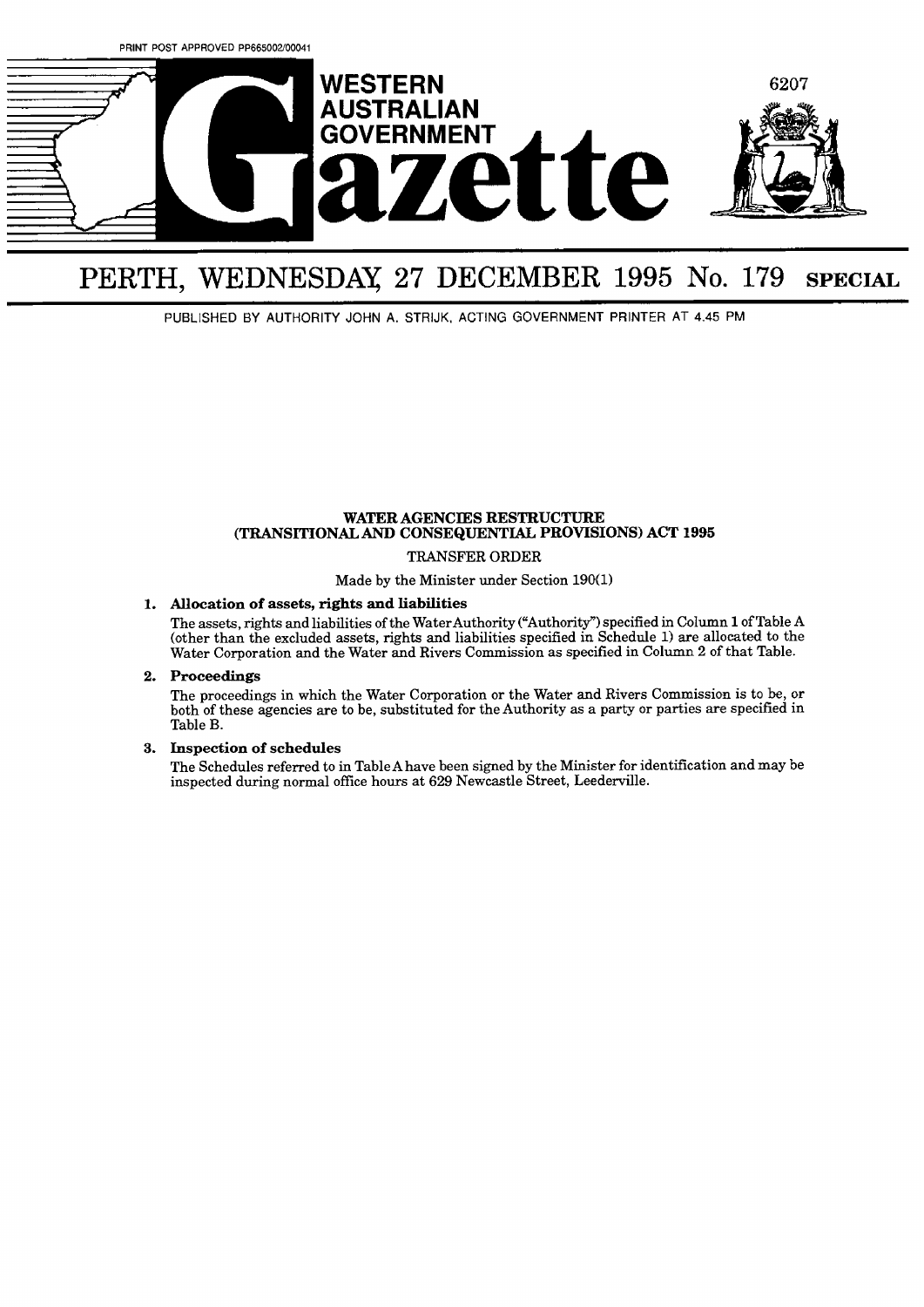$\bar{z}$ 

## **TABLE A**

# **ALLOCATION OF ASSETS, RIGHTS AND LIABILITIES**

|                                                                                                                                                                      | Column <sub>2</sub>                                                                                                                                                                                                                                         |                   |
|----------------------------------------------------------------------------------------------------------------------------------------------------------------------|-------------------------------------------------------------------------------------------------------------------------------------------------------------------------------------------------------------------------------------------------------------|-------------------|
|                                                                                                                                                                      | <b>Assets, Rights and Liabilities</b>                                                                                                                                                                                                                       | <b>Allocation</b> |
| $I_{\cdot}$                                                                                                                                                          | Loans                                                                                                                                                                                                                                                       |                   |
| 1.1                                                                                                                                                                  | With the exception of those assets, rights and liabilities allocated<br>in Item 1.2, all assets, rights and liabilities of the Authority<br>arising from or in connection with the loan arrangements listed in<br>Schedule 2.                               | Corporation       |
| 1.2<br>2.                                                                                                                                                            | All assets, rights and liabilities of the Authority arising from or<br>in connection with the loan arrangements detailed in Schedule 3.<br><b>Sinking Fund Investments</b>                                                                                  | Commission        |
|                                                                                                                                                                      | All assets, rights and liabilities of the Authority arising from or in<br>connection with the sinking fund investments made on behalf of the<br>Authority in connection with the repayment of long term borrowing<br>commitments.                           | Corporation       |
| 3.                                                                                                                                                                   | <b>Investments, Cash and Securities</b>                                                                                                                                                                                                                     |                   |
| 3.1                                                                                                                                                                  | With the exception of those assets, rights and liabilities allocated<br>in Item 3.2 or elsewhere in this Order, all assets, rights and<br>liabilities of the Authority arising from or in connection with<br>cash, cash at bank and other funds on deposit. | Corporation       |
| 3.2                                                                                                                                                                  | A cash sum of \$4,000,000 plus a further amount equal to the<br>value of the entitlements of employees of the Authority who<br>transfer to the Commission.                                                                                                  | Commission        |
| 3.3                                                                                                                                                                  | The rights of the Authority to operate by withdrawal or deposit<br>or otherwise any bank or other account in the name of the<br>Authority established before the commencement day.                                                                          | Corporation       |
| $\boldsymbol{\mathcal{A}}$ .                                                                                                                                         | Lease Liabilities - Finance Leases                                                                                                                                                                                                                          |                   |
| All assets, rights and liabilities of the Authority arising from or in<br>connection with arrangements entered into by the Authority in regard to<br>finance leases. |                                                                                                                                                                                                                                                             | Corporation       |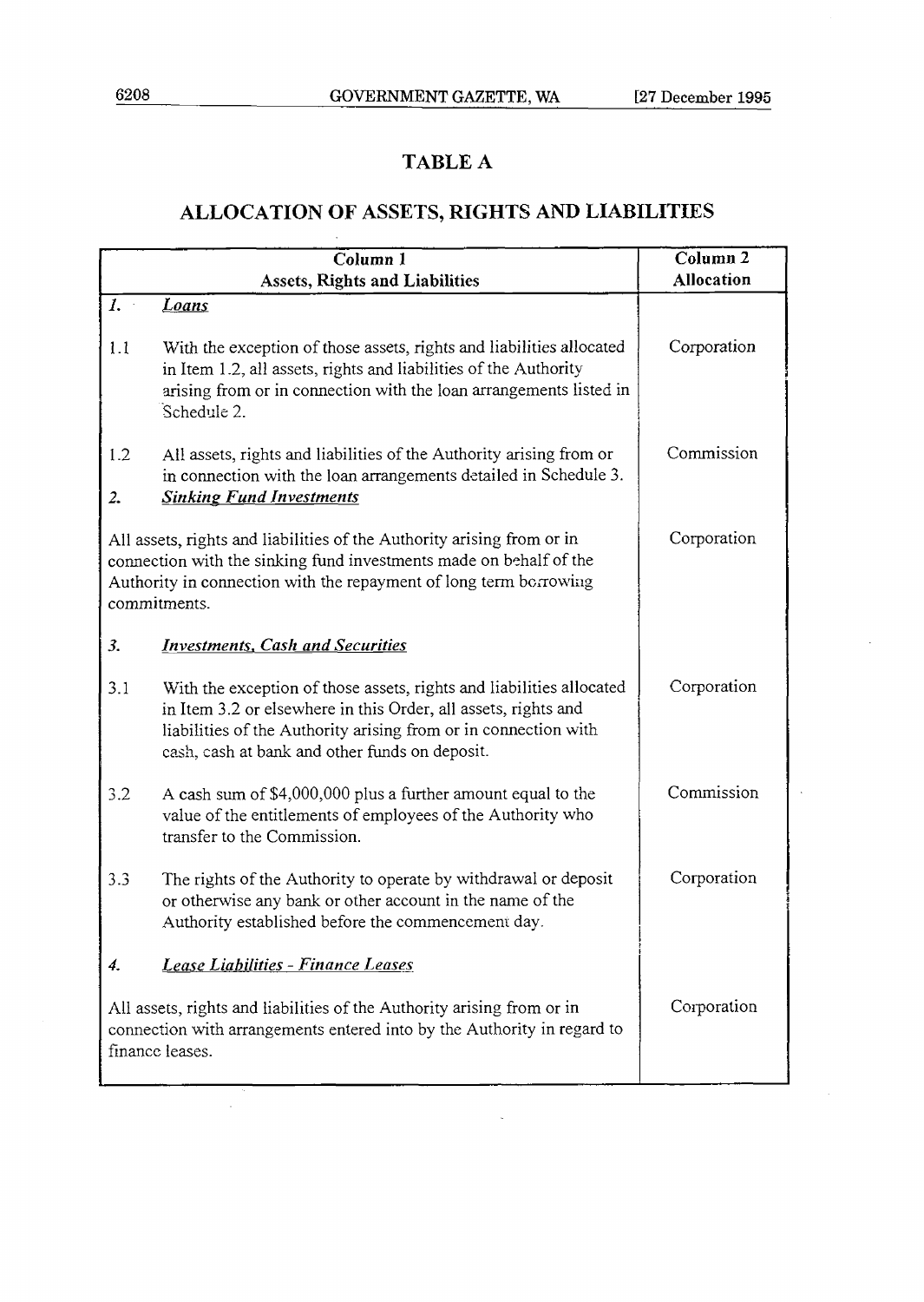|                                                                                                                                                                                                                                                                                            | Column 1                                                                                                                                                                                                                                                                                                                                                                                                                       | $\overline{\text{Column 2}}$ |
|--------------------------------------------------------------------------------------------------------------------------------------------------------------------------------------------------------------------------------------------------------------------------------------------|--------------------------------------------------------------------------------------------------------------------------------------------------------------------------------------------------------------------------------------------------------------------------------------------------------------------------------------------------------------------------------------------------------------------------------|------------------------------|
|                                                                                                                                                                                                                                                                                            | <b>Assets, Rights and Liabilities</b>                                                                                                                                                                                                                                                                                                                                                                                          | <b>Allocation</b>            |
| 5.                                                                                                                                                                                                                                                                                         | <b>Lease Liabilities - Operating Leases</b>                                                                                                                                                                                                                                                                                                                                                                                    |                              |
| All assets, rights and liabilities of the Authority arising from or in<br>connection with leases entered into by the Authority for the lease of<br>operating assets, to the extent not allocated by virtue of the allocation of<br>assets, rights and liabilities elsewhere in this Order. | Corporation                                                                                                                                                                                                                                                                                                                                                                                                                    |                              |
| 6.                                                                                                                                                                                                                                                                                         | <b>Funding Schemes</b>                                                                                                                                                                                                                                                                                                                                                                                                         |                              |
|                                                                                                                                                                                                                                                                                            | All assets, rights and liabilities of the Authority arising from or in<br>connection with:                                                                                                                                                                                                                                                                                                                                     |                              |
| (a)                                                                                                                                                                                                                                                                                        | funding schemes established to facilitate the establishment of<br>reticulated water supply or sewer services                                                                                                                                                                                                                                                                                                                   | Corporation                  |
| (b)                                                                                                                                                                                                                                                                                        | funding schemes established to facilitate connection to water or<br>sewer schemes                                                                                                                                                                                                                                                                                                                                              | Corporation                  |
| (c)                                                                                                                                                                                                                                                                                        | funding schemes established to facilitate development of water<br>resource management projects.                                                                                                                                                                                                                                                                                                                                | Commission                   |
| 7.                                                                                                                                                                                                                                                                                         | <b>Debtors and Creditors</b>                                                                                                                                                                                                                                                                                                                                                                                                   |                              |
|                                                                                                                                                                                                                                                                                            | All assets, rights and liabilities of the Authority arising from or in<br>connection with debtors and creditors of the Authority including,<br>without limitation, customer and contractor deposits, to the extent not<br>allocated by virtue of the allocation of assets, rights and liabilities<br>elsewhere in this Order, that were acquired or incurred before the<br>commencement day principally in the performance of: |                              |
| (a)                                                                                                                                                                                                                                                                                        | a utility function including, without limitation,<br>water tariff and contract debtors.                                                                                                                                                                                                                                                                                                                                        | Corporation                  |
| (b)                                                                                                                                                                                                                                                                                        | a water resources function including, without limitation, contract<br>debtors; or                                                                                                                                                                                                                                                                                                                                              | Commission                   |
| (c)                                                                                                                                                                                                                                                                                        | both or neither functions.                                                                                                                                                                                                                                                                                                                                                                                                     | Corporation                  |
| 8.                                                                                                                                                                                                                                                                                         | <u>Fixed Assets and Associated Plant and Equipment</u>                                                                                                                                                                                                                                                                                                                                                                         |                              |
| an interest:                                                                                                                                                                                                                                                                               | All assets, rights and liabilities of the Authority (excluding all assets,<br>rights and liabilities allocated elsewhere in this Order) arising from or in<br>connection with all plant, equipment, works in progress or under<br>construction, stock, stores or other property in which the Authority has                                                                                                                     |                              |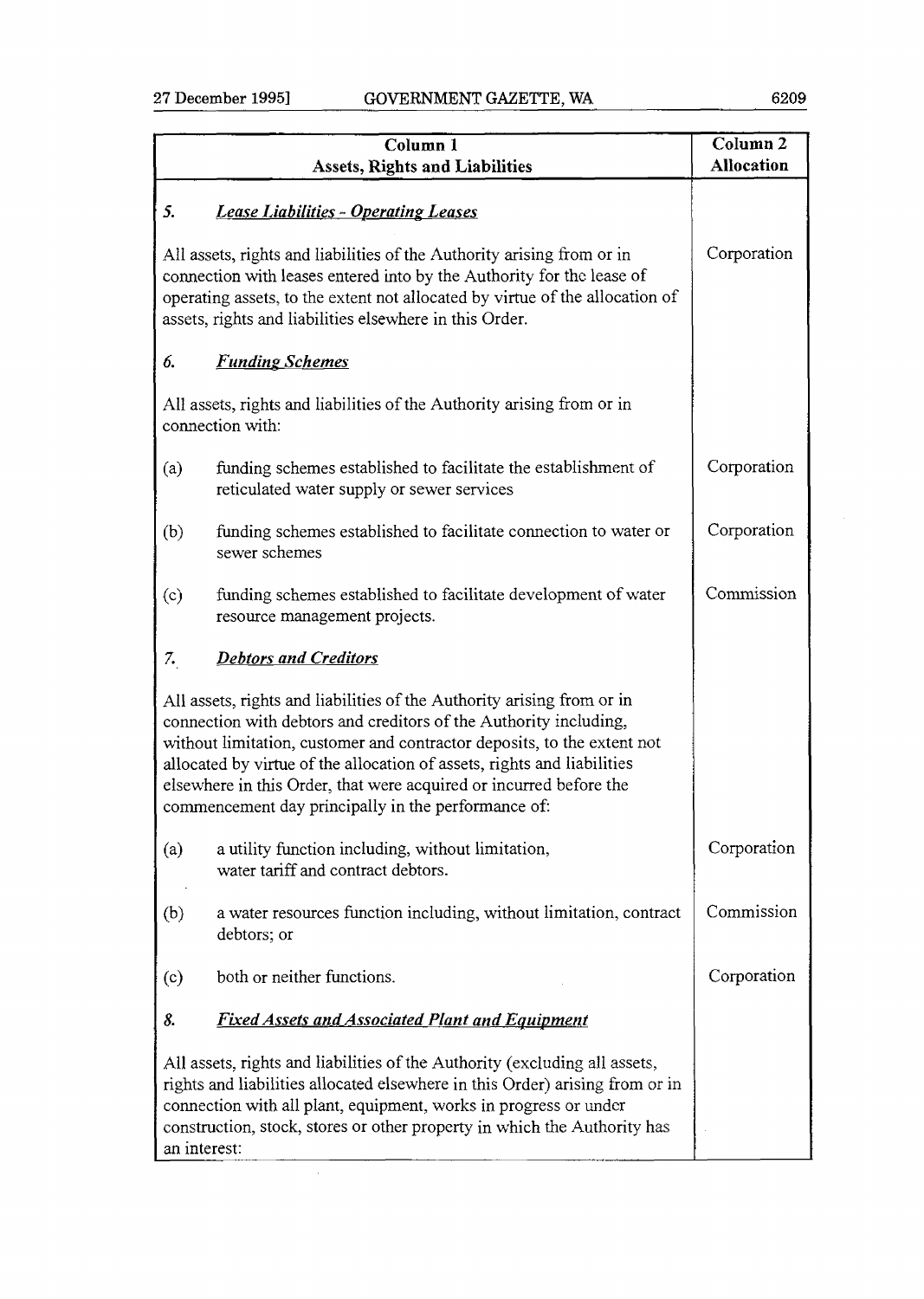6210 GOVERNMENT **GAZETTE, WA** [27 **December 1995** 

 $\sim$ 

| Column <sub>1</sub> |     |                                                                                                                                                                                                                                                                                                                                                                                                                                                                 | Column <sub>2</sub>   |
|---------------------|-----|-----------------------------------------------------------------------------------------------------------------------------------------------------------------------------------------------------------------------------------------------------------------------------------------------------------------------------------------------------------------------------------------------------------------------------------------------------------------|-----------------------|
|                     |     | <b>Assets, Rights and Liabilities</b>                                                                                                                                                                                                                                                                                                                                                                                                                           | <b>Allocation</b>     |
| (a)                 |     | with the exception of those assets allocated under Item 8(b)<br>all assets listed in Schedule 4;                                                                                                                                                                                                                                                                                                                                                                | Corporation           |
| (b)                 |     | assets listed in Schedule 5;                                                                                                                                                                                                                                                                                                                                                                                                                                    | Commission            |
| (c)                 |     | with the exception of those assets allocated underItem $8(d)$<br>all assets listed in Schedule 6;                                                                                                                                                                                                                                                                                                                                                               | Commission            |
| (d)                 |     | assets listed in Schedule 7.                                                                                                                                                                                                                                                                                                                                                                                                                                    | Corporation           |
| 9.                  |     | <b>Land Interests</b>                                                                                                                                                                                                                                                                                                                                                                                                                                           |                       |
| 9.1                 | (a) | All assets, rights and liabilities of the Authority<br>arising from or in connection with the land the<br>subject of the Certificates of Title and Land Act<br>Reserves specified in Schedule 8 (including, without<br>limitation, all buildings and chattels on the land)<br>excluding all assets, rights and liabilities allocated<br>under Item 1, and $9.1(b)$ and $9.1(c)$ and all assets,<br>rights and liabilities allocated elsewhere in this<br>Order. | Corporation           |
|                     | (b) | All assets, rights and liabilities of the Authority<br>arising from or in connection with the freehold land<br>listed in Schedule 9.                                                                                                                                                                                                                                                                                                                            | Commission            |
|                     | (c) | All assets, rights and liabilities of the Authority<br>arising from or in connection with the Land Act<br>Reserves listed in Schedule 10.<br>(i) Part 1 of Schedule 10<br>(ii) Part 2 of Schedule 10                                                                                                                                                                                                                                                            | Commission<br>Jointly |
| 9.2                 | (a) | With the exception of those assets, rights and<br>liabilities allocated in Item 9.2(b), all assets, rights<br>and liabilities of the Authority arising from or in<br>connection with the land leasing agreements listed in<br>Schedule 11.                                                                                                                                                                                                                      | Corporation           |
|                     | (b) | All assets, rights and liabilities of the Authority<br>arising from or in connection with land leasing<br>agreements listed in Schedule 12.                                                                                                                                                                                                                                                                                                                     | Commission            |

 $\sim$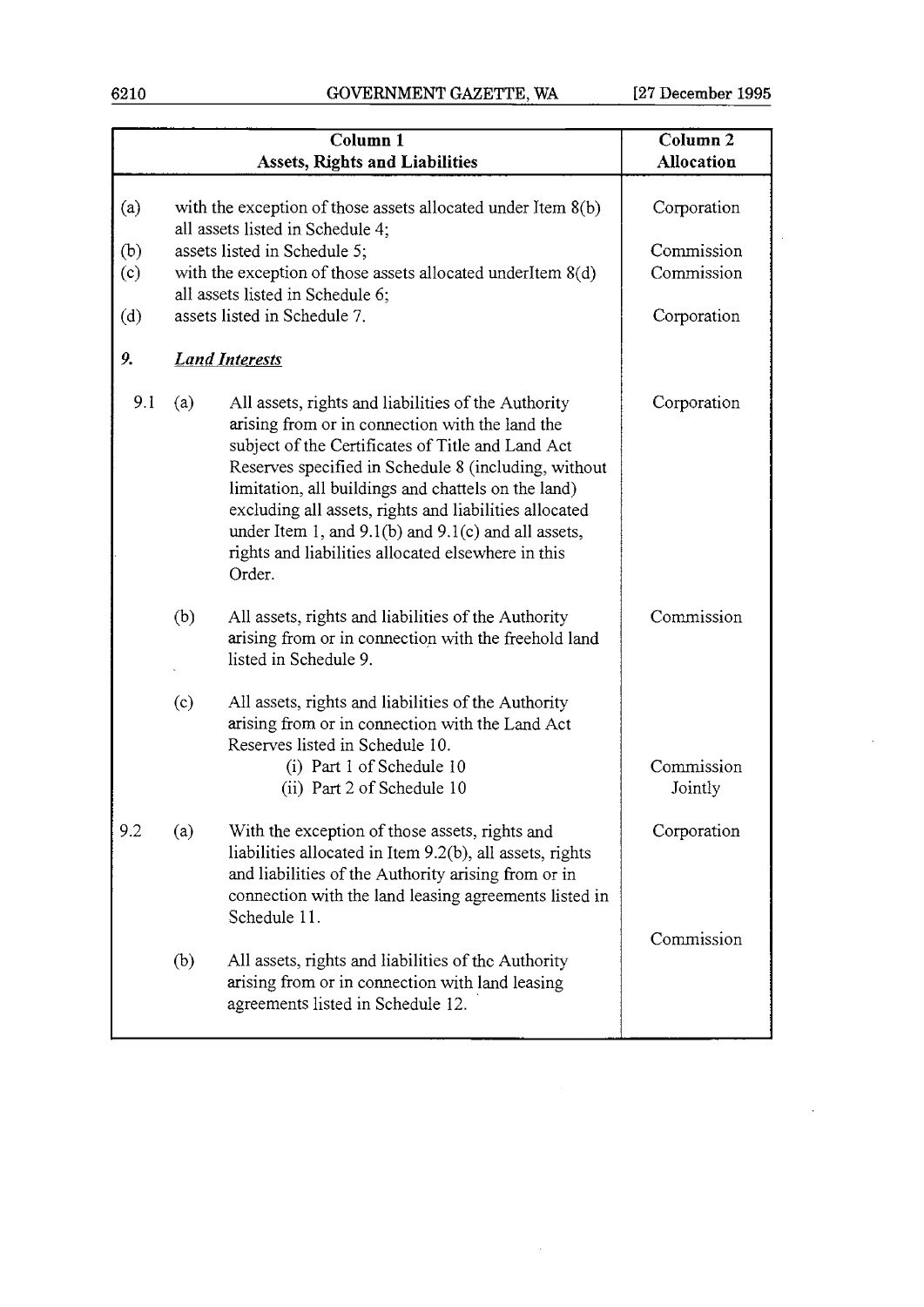l,

| Column <sub>1</sub><br><b>Assets, Rights and Liabilities</b>                                                                                                                                                                                                                                                            | Column <sub>2</sub><br><b>Allocation</b> |
|-------------------------------------------------------------------------------------------------------------------------------------------------------------------------------------------------------------------------------------------------------------------------------------------------------------------------|------------------------------------------|
| With the exception of those assets, rights and<br>liabilities allocated in Item 9.3(b), all assets, rights and<br>liabilities of the Authority arising from or in<br>connection with land which has been acquired by<br>contract of sale for which titles have not been issued,<br>and which are listed in Schedule 13. | Corporation                              |
| All assets, rights and liabilities of the Authority arising<br>from or in connection with that portion of Murray<br>Location 643 as is stippled on the plan annexed to<br>Caveat E979509 and being part of the land<br>comprised in Certificate of Title Volume 1202 Folio<br>878.                                      | Commission                               |
| All assets, rights and liabilities of the Authority arising<br>from or in connection with the following land<br>(including, without limitation, all buildings and<br>chattels on the land) but excluding all assets, rights<br>and liabilities allocated elsewhere in this Order:                                       |                                          |
| Land outlined in green on the sketch in Schedule 14<br>being part of the land comprised in Reserve 31145<br>(Albany).                                                                                                                                                                                                   | Commission                               |
| Land outlined in pink on the sketch in Schedule 14<br>being the balance of land comprised in Reserve<br>31145 (Albany).                                                                                                                                                                                                 | Corporation                              |
| Land outlined in green on the sketch in Schedule 15<br>being part of the land comprised in Reserve 29298 of<br>Lot 2635 (Geraldton).                                                                                                                                                                                    | Commission                               |
| Land outlined in pink on the sketch in Schedule 15<br>being the balance of the land comprised in Reserve<br>29298 of Lot 2635 (Geraldton).                                                                                                                                                                              | Corporation                              |
| Land outlined in green on the sketch in Schedule 16<br>being part of the land comprised in Reserve 30105<br>(Karratha).                                                                                                                                                                                                 | Commission                               |
|                                                                                                                                                                                                                                                                                                                         |                                          |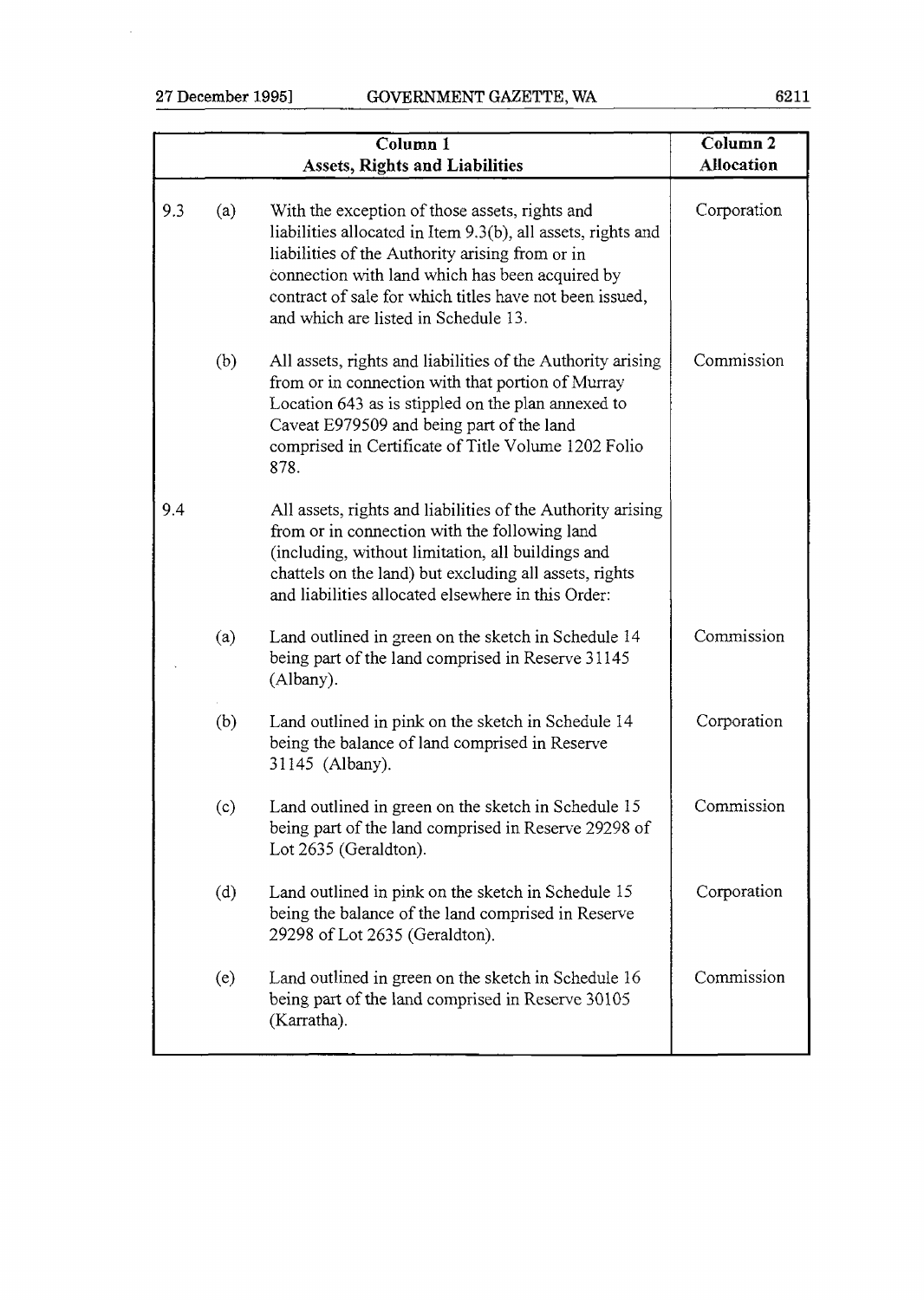**62 12** GOVEFWMENT GAZETTE, **WA (27 December 1995** 

|     |     | Column 1<br><b>Assets, Rights and Liabilities</b>                                                                                                                                                                                                                                                                         | Column <sub>2</sub><br>Aliocation    |
|-----|-----|---------------------------------------------------------------------------------------------------------------------------------------------------------------------------------------------------------------------------------------------------------------------------------------------------------------------------|--------------------------------------|
|     | (f) | Land outlined in pink on the sketch in Schedule 16<br>being the balance of land comprised in Reserve 30105<br>(Karratha).                                                                                                                                                                                                 | Corporation                          |
|     | (g) | Land outlined in green on the sketch in Schedule 17<br>being those Canning Locations 96, 104, 407, 408, 484,<br>502, 526, 534, 574 and 614 on Plan 4670 and being<br>part of the land comprised in Certificate of Title<br>Volume 1565 Folio 382.                                                                         | Commission                           |
|     | (h) | Land outlined in pink on the sketch in Schedule 17<br>being that portion of Canning Location 32 on Plan<br>4670 and being part of the land comprised in<br>Certificate of Title Volume 1565 Folio 382.                                                                                                                    | Corporation                          |
| 9.5 |     | All assets, rights and liabilities of the Authority arising from<br>or in connection with all easements, access ways, restrictive<br>covenants, memorials, caveats and all licence agreements<br>entered into by the Authority to the extent that they were<br>entered into, acquired, support or are currently used for: |                                      |
|     |     | (a)<br>utility function<br>water resource function<br>(b)<br>both or neither functions<br>(c)                                                                                                                                                                                                                             | Corporation<br>Commission<br>Jointly |
| 10. |     | <b>Employee Housing</b>                                                                                                                                                                                                                                                                                                   |                                      |
| (a) |     | With the exception of those assets, rights and liabilities<br>allocated in Item 10 (b), all assets, rights and liabilities of the<br>Authority arising from or in connection with housing<br>accommodation rented by Authority employees from the<br>Government Employees Housing Authority.                              | Corporation                          |
| (b) |     | All assets, rights and liabilities of the Authority arising<br>from or in connection with housing properties listed in<br>Schedule 18.                                                                                                                                                                                    | Commission                           |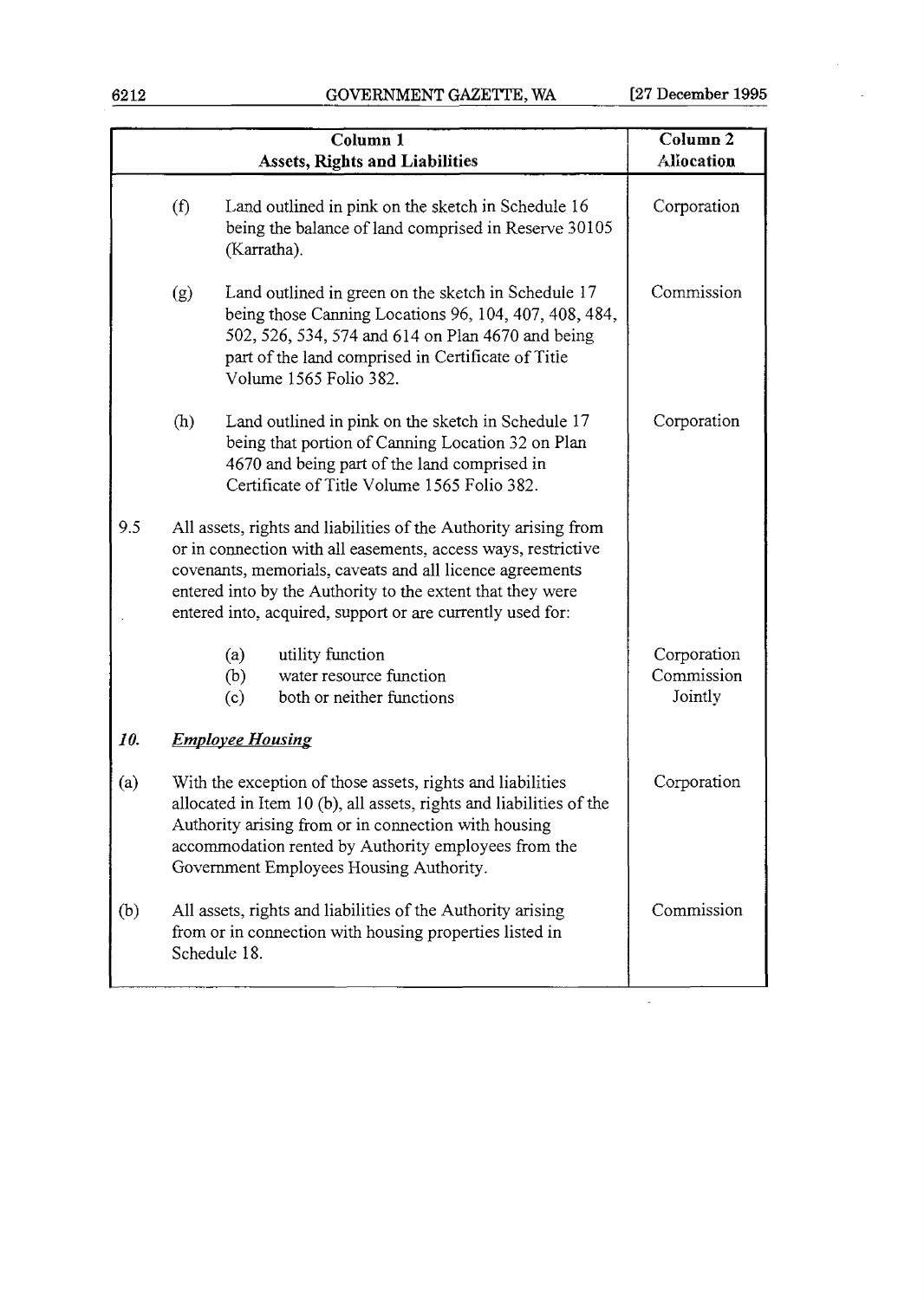$\bar{z}$ 

|      | Column <sub>1</sub><br><b>Assets, Rights and Liabilities</b>                                                                                                                                                                                                                                                                       | Column <sub>2</sub><br>Allocation |
|------|------------------------------------------------------------------------------------------------------------------------------------------------------------------------------------------------------------------------------------------------------------------------------------------------------------------------------------|-----------------------------------|
| 11.  | <b>Motor Vehicles and Mobile Plant</b>                                                                                                                                                                                                                                                                                             |                                   |
| (a)  | With the exception of those assets, rights and liabilities<br>allocated in Item 11(b), all assets, rights and liabilities of the<br>Authority arising from or in connection with the motor<br>vehicles, mobile plant and other equipment specified in<br>Schedule 19.                                                              | Corporation                       |
| (b)  | All assets, rights and liabilities of the Authority arising<br>from or in connection with vehicle and plant items listed in<br>Schedule 20.                                                                                                                                                                                        | Commission                        |
| 12.  | <b>Office Furnishings and Equipment</b>                                                                                                                                                                                                                                                                                            |                                   |
| (a)  | With the exception of those assets, rights and liabilities<br>allocated in Items $12(b)$ and $12(c)$ , all assets, rights and<br>liabilities of the Authority arising from or in connection with<br>the office equipment listed in either Schedule 21 or Schedule<br>23 together with fittings and equipment in Authority offices. | Corporation                       |
| (b)  | All assets, rights and liabilities of the Authority arising<br>from or in connection with office furniture and equipment<br>listed in Schedule 22.                                                                                                                                                                                 | Commission                        |
| (c)  | All assets, rights and liabilities of the Authority arising<br>from or in connection with I.T. equipment listed in<br>Schedule 24.                                                                                                                                                                                                 | Commission                        |
| 13.  | <b>Computer Hardware and Software</b>                                                                                                                                                                                                                                                                                              |                                   |
| 13.1 | Mainframe Hardware                                                                                                                                                                                                                                                                                                                 |                                   |
|      | All assets, rights and liabilities of the Authority arising from<br>or in connection with the Authority's mainframe hardware<br>(including, without limitation, licences, associated operating<br>systems and technical/user manuals).                                                                                             | Corporation                       |
|      |                                                                                                                                                                                                                                                                                                                                    |                                   |

 $\label{eq:2.1} \begin{split} \mathcal{L}_{\text{max}}(\mathbf{r}) & = \mathcal{L}_{\text{max}}(\mathbf{r}) \mathcal{L}_{\text{max}}(\mathbf{r}) \,, \end{split}$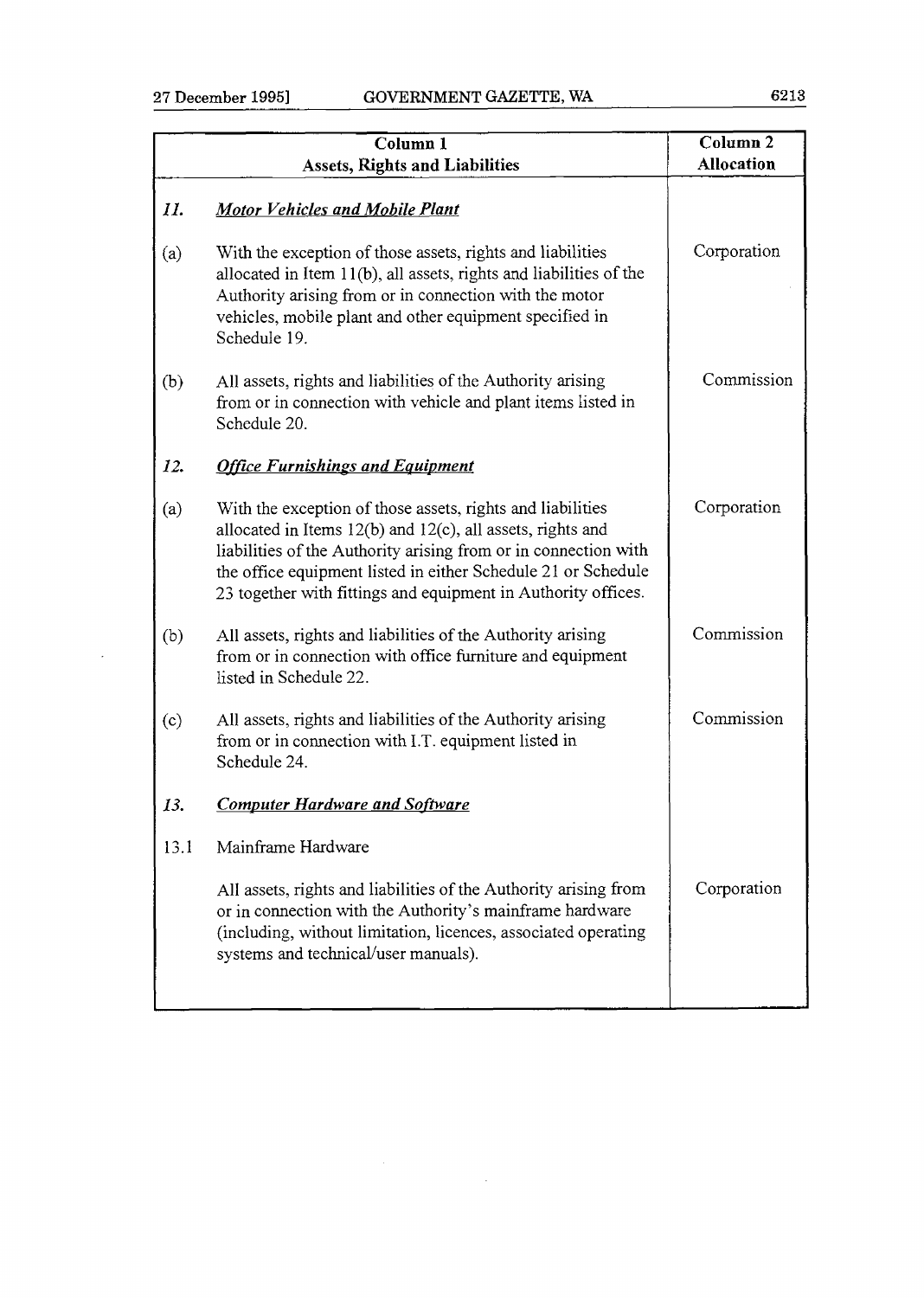|      | Column <sub>1</sub>                                                                                                                                                                                                                                                                                                                                                                                  | Column <sub>2</sub>        |
|------|------------------------------------------------------------------------------------------------------------------------------------------------------------------------------------------------------------------------------------------------------------------------------------------------------------------------------------------------------------------------------------------------------|----------------------------|
|      | <b>Assets, Rights and Liabilities</b>                                                                                                                                                                                                                                                                                                                                                                | <b>Allocation</b>          |
| 13.2 | Software and Application Systems                                                                                                                                                                                                                                                                                                                                                                     |                            |
| (a)  | With the exception of those assets, rights and liabilities<br>allocated in Item 13.2(b), all assets, rights and liabilities of the<br>Authority arising from or in connection with all computer<br>software and application systems (including, without<br>limitation, licences, source codes, job control languages,<br>associated data bases and technical/user manuals) used by the<br>Authority. | Corporation                |
| (b)  | All assets, rights and liabilities of the Authority arising<br>from or in connection with software and application<br>systems listed in:                                                                                                                                                                                                                                                             |                            |
|      | Part A of Schedule 25<br>(i)<br>Part B of Schedule 25<br>(ii)                                                                                                                                                                                                                                                                                                                                        | Commission<br>Jointly      |
| 14.  | Pending or granted patents and copyright                                                                                                                                                                                                                                                                                                                                                             |                            |
| 14.1 | All assets, rights and liabilities of the Authority arising from<br>or in connection with the following pending or granted<br>patents:                                                                                                                                                                                                                                                               |                            |
|      | (a)<br>Patent No. 49061/93 entitled Tunnelling Apparatus<br>(b)<br>Patent No. 549791 entitled Treatment Plant<br>Apparatus                                                                                                                                                                                                                                                                           | Corporation<br>Corporation |
|      | (c)<br>Application No. 34095/93 entitled Hydrant Lifting<br>Device                                                                                                                                                                                                                                                                                                                                   | Corporation                |
|      | (d)<br>Patent No. 650563 entitled Water Metering<br>Apparatus                                                                                                                                                                                                                                                                                                                                        | Corporation                |
|      | (e)<br>Application Pending on Patent entitled Pipe Drilling<br>Apparatus                                                                                                                                                                                                                                                                                                                             | Corporation                |
|      | (f)<br>Application Pending on Patent entitled Laser (Root)<br><b>Cutting Device</b>                                                                                                                                                                                                                                                                                                                  | Corporation                |
|      | "Line Stopper" Patent No. PN5815<br>(g)                                                                                                                                                                                                                                                                                                                                                              | Corporation                |
|      | (h)<br>"Refurbishment Process" Application Pending                                                                                                                                                                                                                                                                                                                                                   | Corporation                |
|      | (i)<br>"Plastic Hydrant" Application Pending                                                                                                                                                                                                                                                                                                                                                         | Corporation                |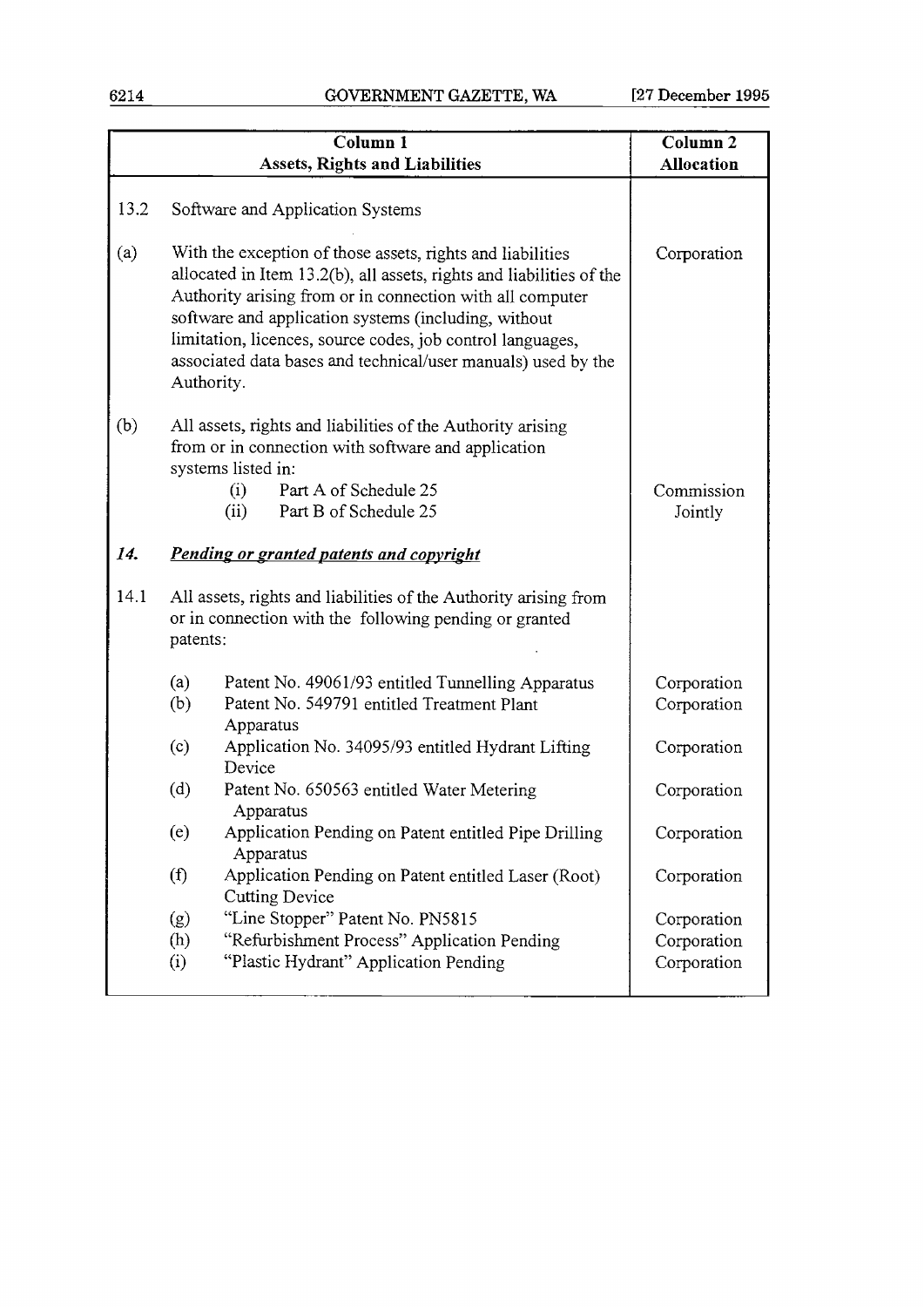|      | $\overline{\text{Column 1}}$<br><b>Assets, Rights and Liabilities</b>                                                                                                                                                                 | Column <sub>2</sub><br><b>Allocation</b> |
|------|---------------------------------------------------------------------------------------------------------------------------------------------------------------------------------------------------------------------------------------|------------------------------------------|
| 14.2 | All assets, rights and liabilities of the Authority arising from<br>or in connection with any copyright or patents (except as<br>otherwise allocated by virtue of the allocation of assets in this<br>Order) relating principally to: |                                          |
|      | (a)<br>A utility function<br>(b)<br>A water resource management function; or<br>both or neither function<br>(c)                                                                                                                       | Corporation<br>Commission<br>Jointly     |
| 15.  | Names and logos and trademarks and design<br>applications and registrations                                                                                                                                                           |                                          |
|      | All assets, rights and liabilities of the Authority arising from or in<br>connection with the following names and logos and trademark<br>applications and registrations:                                                              |                                          |
|      | (a)<br>Application No. 1836.91 - No. 115031 entitled<br>Flow Control Valve (Design)                                                                                                                                                   | Corporation                              |
|      | (b)<br>Application No. 631344-51 entitled Water<br>Drop Logo                                                                                                                                                                          | Corporation                              |
|      | (c)<br>Application No. (TBD) Registered Design entitled<br>"Plastic Hydrant"                                                                                                                                                          | Corporation                              |
|      | Application No (TBD) Registered Design entitled<br>(d)<br>"Water Meter Locking Strap"                                                                                                                                                 | Corporation                              |
|      | Application No (TBD) Registered Design entitled<br>(e)<br>"Stop Cock Lock Open U"                                                                                                                                                     | Corporation                              |
|      | (f)<br>Application No 651256 (AIPO) entitled Waterwise<br>Western Australia Logo                                                                                                                                                      | Jointly                                  |
| 16.  | <b>Library and Reference Materials</b>                                                                                                                                                                                                |                                          |
| (a)  | With the exception of those assets, rights and liabilities<br>allocated in Item 16(b), all assets, rights and liabilities of the<br>Authority arising from or in connection with library and other<br>reference resources.            | Corporation                              |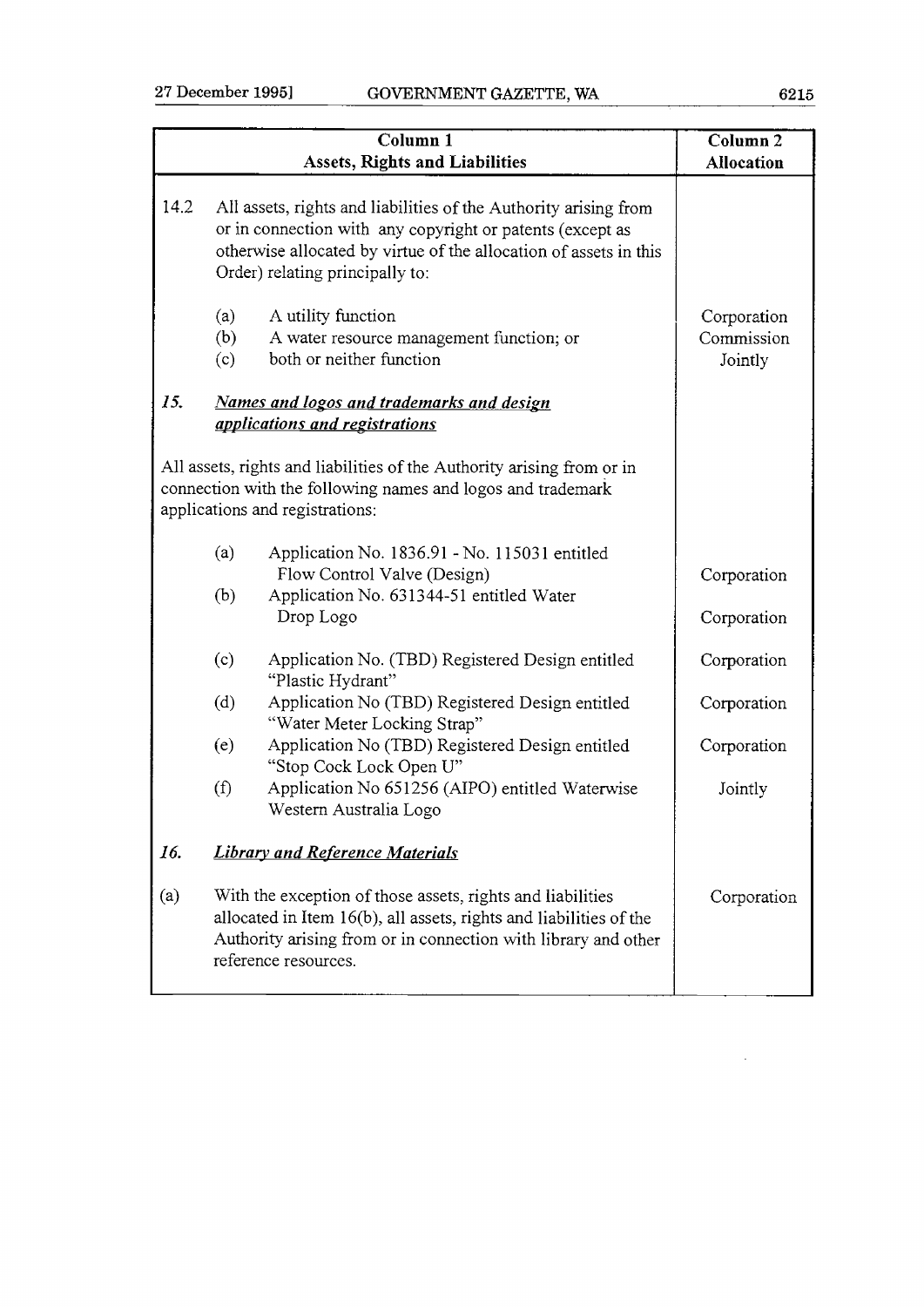6216 GOVERNMENT GAZETTE, WA [27 December **1995** 

 $\label{eq:2.1} \frac{1}{2}\int_{\mathbb{R}^3}\left|\frac{d\mu}{d\mu}\right|^2\,d\mu\leq \frac{1}{2}\int_{\mathbb{R}^3}\frac{d\mu}{d\mu}$ 

|      |                             | $\overline{\mathrm{Column}}$ 1<br><b>Assets, Rights and Liabilities</b>                                                                                                                                                                                      | Column <sub>2</sub><br><b>Allocation</b> |
|------|-----------------------------|--------------------------------------------------------------------------------------------------------------------------------------------------------------------------------------------------------------------------------------------------------------|------------------------------------------|
| (b)  | (i)<br>(ii)                 | All assets, rights and liabilities of the Authority arising<br>from or in connection with<br>900 Library Books relevant to a water resource<br>management function<br>Publications & Journals                                                                | Commission<br>Jointly                    |
| 17.  | <b>Employee Liabilities</b> |                                                                                                                                                                                                                                                              |                                          |
| 17.1 |                             | All assets, rights and liabilities of the Authority relating to<br>employees of the Authority (including, without limitation, all<br>superannuation and workers' compensation and related<br>common law assets, rights and liabilities) transferring to the: |                                          |
|      | (a)<br>(b)                  | Water Corporation<br>Water and Rivers Commission                                                                                                                                                                                                             | Corporation<br>Commission                |
| 17.2 |                             | All assets, rights and liabilities of the Authority arising from<br>or in connection with the Government Employees<br>Superannuation Fund and the State Superannuation Pension<br>Fund in respect of former employees of the Authority:                      |                                          |
|      | (a)                         | if the relevant employee's last day of service<br>with the Authority was principally in a<br>utility function.                                                                                                                                               | Corporation                              |
|      | (b)<br>function.            | if the relevant employee's last day of service with the<br>Authority was principally in a water resources                                                                                                                                                    | Commission                               |
|      | (c)<br>function.            | if the relevant employee's last day of service with the<br>Authority cannot be identified as principally in service<br>of either of a water services or a water resources                                                                                    | Corporation                              |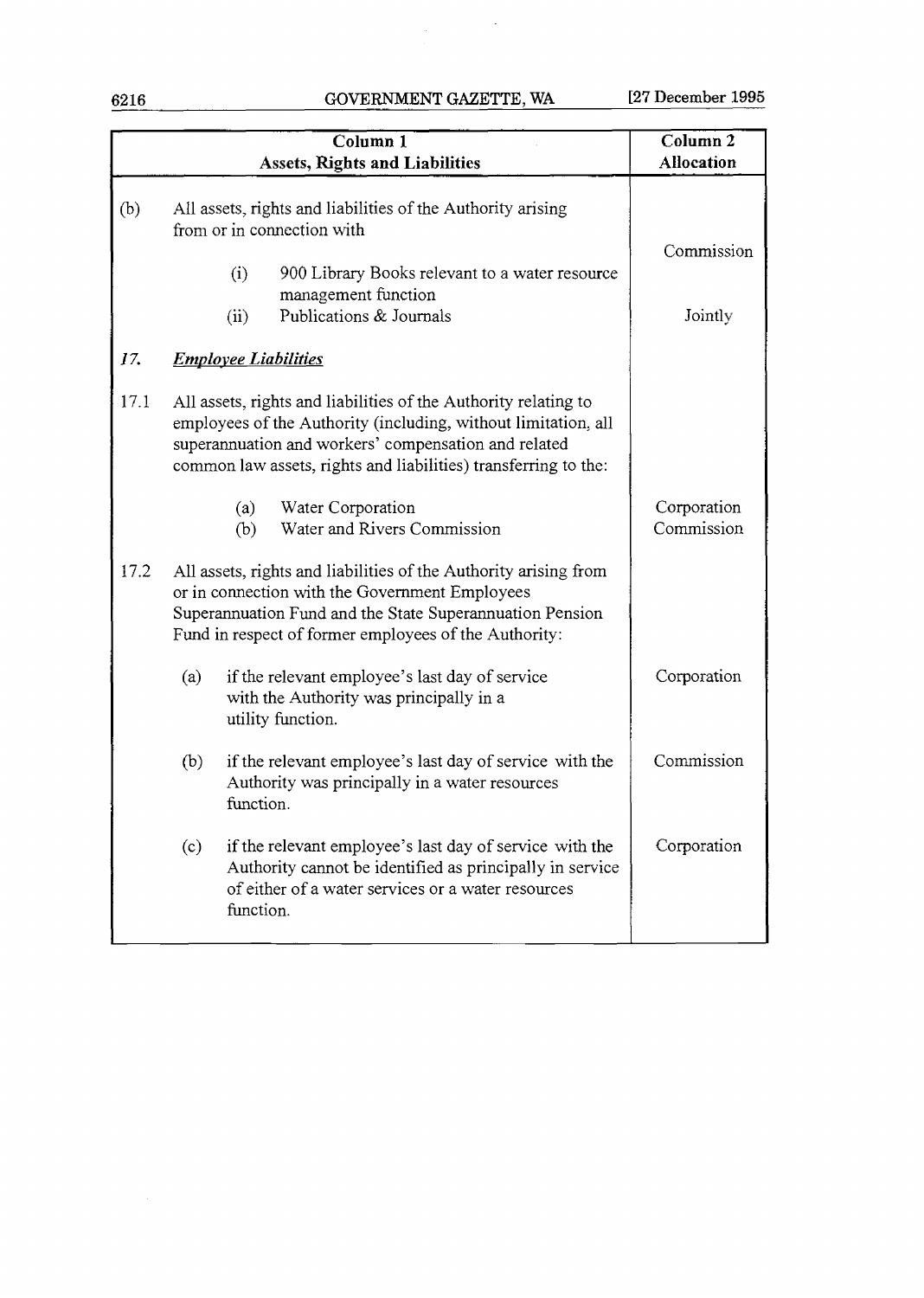|      | Column 1<br><b>Assets, Rights and Liabilities</b>                                                                                                                                                                                            | Column <sub>2</sub><br>Allocation                                                                      |
|------|----------------------------------------------------------------------------------------------------------------------------------------------------------------------------------------------------------------------------------------------|--------------------------------------------------------------------------------------------------------|
| 18.  | <b>Contracts</b>                                                                                                                                                                                                                             |                                                                                                        |
|      | All assets, rights and liabilities of the Authority arising from or in<br>connection with:                                                                                                                                                   |                                                                                                        |
| 18.1 | The contracts specified in:                                                                                                                                                                                                                  |                                                                                                        |
|      | Part A1 and Part A2 of Schedule 26<br>(a)<br>Part B of Schedule 26<br>(b)<br>Part C of Schedule 26<br>(c)                                                                                                                                    | Corporation<br>Commission<br>Corporation and<br>Commission in<br>accordance with<br>specified share    |
| 18.2 | Subject to any other allocation in this Order, all other<br>contracts entered into before the commencement day in the<br>performance of:                                                                                                     |                                                                                                        |
|      | principally a utility function<br>(a)<br>principally a water resource function<br>(b)<br>both functions<br>(c)                                                                                                                               | Corporation<br>Commission<br>Corporation and<br>Commission, as<br>tenants in common in<br>equal shares |
| 19.  | <b>Insurance Policies</b>                                                                                                                                                                                                                    |                                                                                                        |
|      | All assets, rights and liabilities of the Authority arising from or in<br>connection with:                                                                                                                                                   |                                                                                                        |
| 19.1 | the insurance policies which remain current after the<br>commencement day.                                                                                                                                                                   | Corporation                                                                                            |
| 19.2 | to the extent not allocated elsewhere in this Order, insurance<br>policies entered into by the Authority which have lapsed prior<br>to the commencement day including, without limitation, any<br>workers' compensation policies and claims: |                                                                                                        |
|      | where that policy supported a utility function<br>(a)<br>where that policy supported a water resource<br>(b)<br>function                                                                                                                     | Corporation<br>Commission                                                                              |
|      | where that policy supported both functions<br>(c)                                                                                                                                                                                            | Jointly                                                                                                |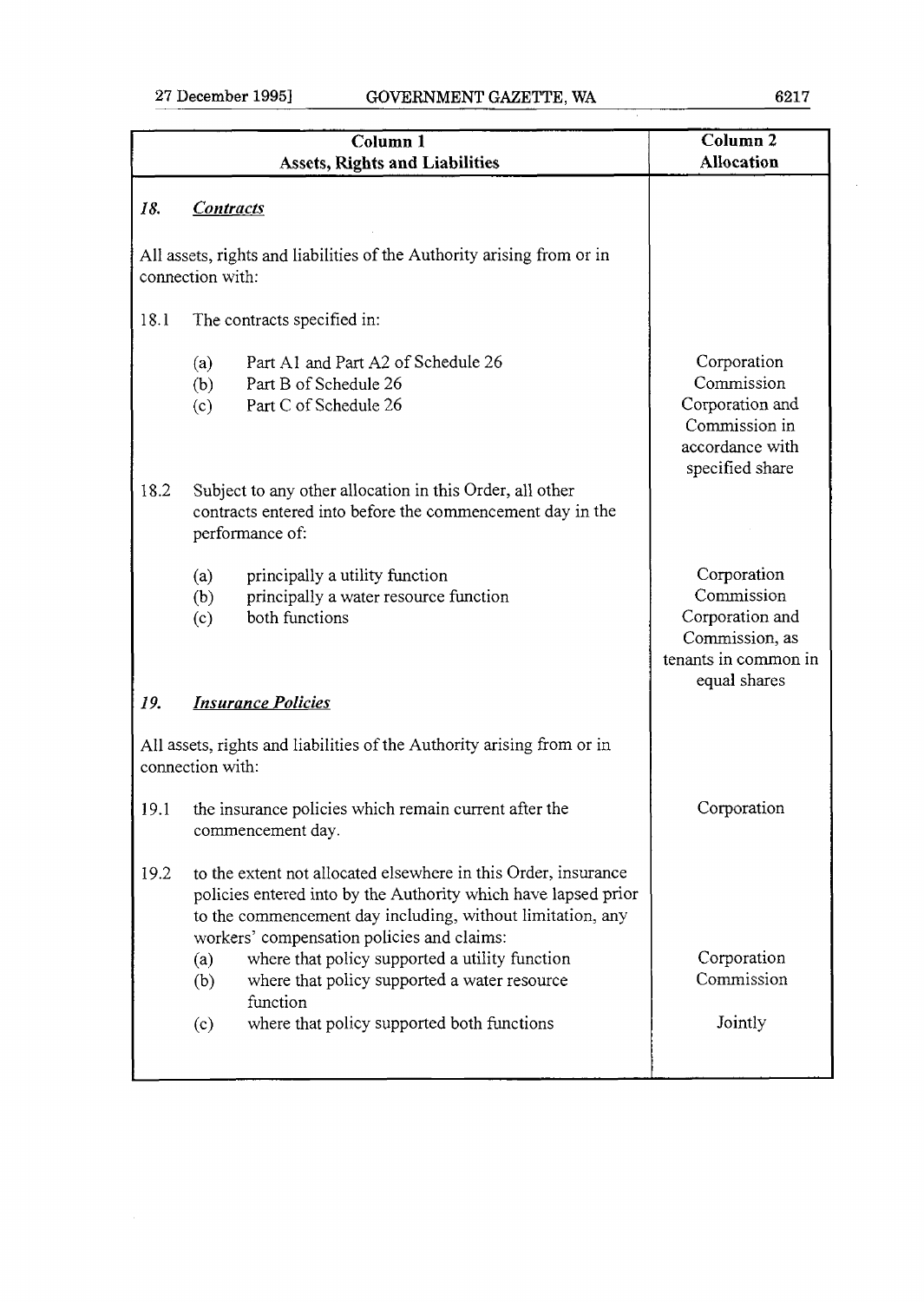|      | Column <sub>1</sub>                                                                                                                                                                                                                                                                                                 | Column <sub>2</sub>                      |
|------|---------------------------------------------------------------------------------------------------------------------------------------------------------------------------------------------------------------------------------------------------------------------------------------------------------------------|------------------------------------------|
|      | <b>Assets, Rights and Liabilities</b>                                                                                                                                                                                                                                                                               | <b>Allocation</b>                        |
|      |                                                                                                                                                                                                                                                                                                                     |                                          |
| 20.  | <b>Communications Equipment</b>                                                                                                                                                                                                                                                                                     |                                          |
| (a)  | With the exception of those assets, rights and liabilities<br>allocated in Items $20(a)$ and $20(b)$ and Item 8, all assets, rights<br>and liabilities of the Authority arising from or in connection<br>with telephonic and radio communication equipment.                                                         | Corporation                              |
| (b)  | All assets, rights and liabilities of the Authority arising from<br>or in connection with radio equipment listed in Schedule 27.                                                                                                                                                                                    | Commission                               |
| (c)  | All assets, rights and liabilities of the Authority arising from<br>or in connection with telephonic equipment listed in<br>Schedule 28.                                                                                                                                                                            | Commission                               |
| 21.  | <b>Inventories</b>                                                                                                                                                                                                                                                                                                  |                                          |
| 21.1 | All inventories of consumable products to the extent not<br>allocated by virtue of the allocation of assets, rights and<br>liabilities elsewhere in this Order acquired by the Authority<br>on or before the commencement day.                                                                                      | Corporation                              |
| 21.2 | All material stores, stock manufacture and major project<br>works inventories, to the extent not allocated by virtue of the<br>allocation of assets, rights and liabilities elsewhere in this<br>Order, that were acquired by the Authority on or before the<br>commencement day principally in the performance of: |                                          |
|      | a utility function<br>(a)<br>(b)<br>a water resources function<br>both or neither functions<br>(c)                                                                                                                                                                                                                  | Corporation<br>Commission<br>Corporation |
| 22.  | <b>Litigation and Other Claims</b>                                                                                                                                                                                                                                                                                  |                                          |
|      | With the exception of those assets, rights and liabilities allocated in<br>accordance with Table B, the assets, rights and liabilities of the<br>Authority arising from or in connection with litigation and other<br>claims involving the Authority to the extent that they relate<br>principally to:              |                                          |
|      | a utility function<br>(a)<br>a water resources function<br>(b)<br>both or neither functions<br>(c)                                                                                                                                                                                                                  | Corporation<br>Commission<br>Jointly     |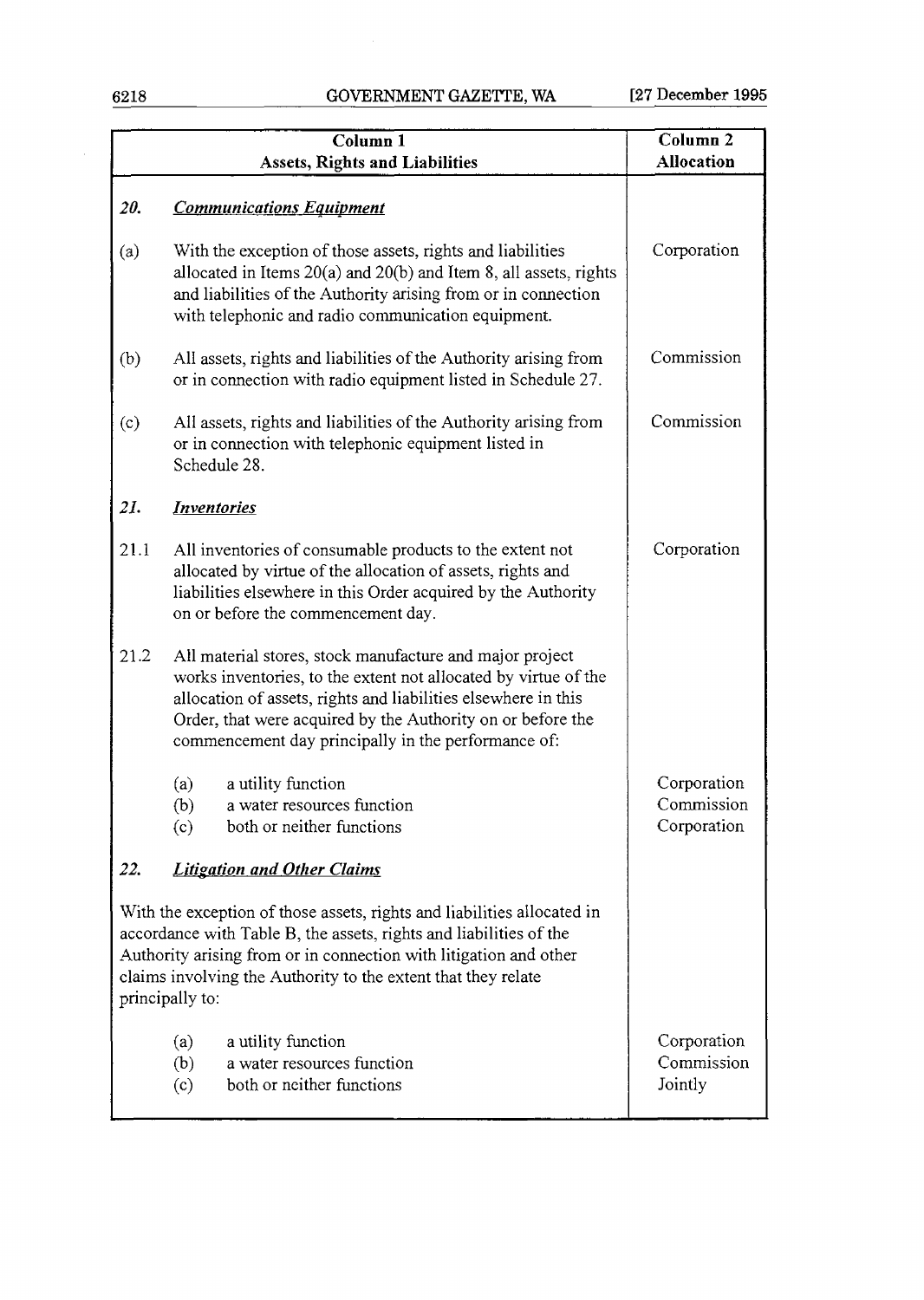|                       | Column 1<br><b>Assets, Rights and Liabilities</b>                                                                                                                                                       | Column <sub>2</sub><br>Allocation    |
|-----------------------|---------------------------------------------------------------------------------------------------------------------------------------------------------------------------------------------------------|--------------------------------------|
| 23.<br><b>General</b> |                                                                                                                                                                                                         |                                      |
|                       | Subject to the allocations in this Order, all other assets, rights and<br>liabilities of the Authority that were acquired or incurred before the<br>commencement day principally in the performance of: |                                      |
| (a)<br>(b)<br>(c)     | a utility function<br>a water resources function<br>both or neither functions                                                                                                                           | Corporation<br>Commission<br>Jointly |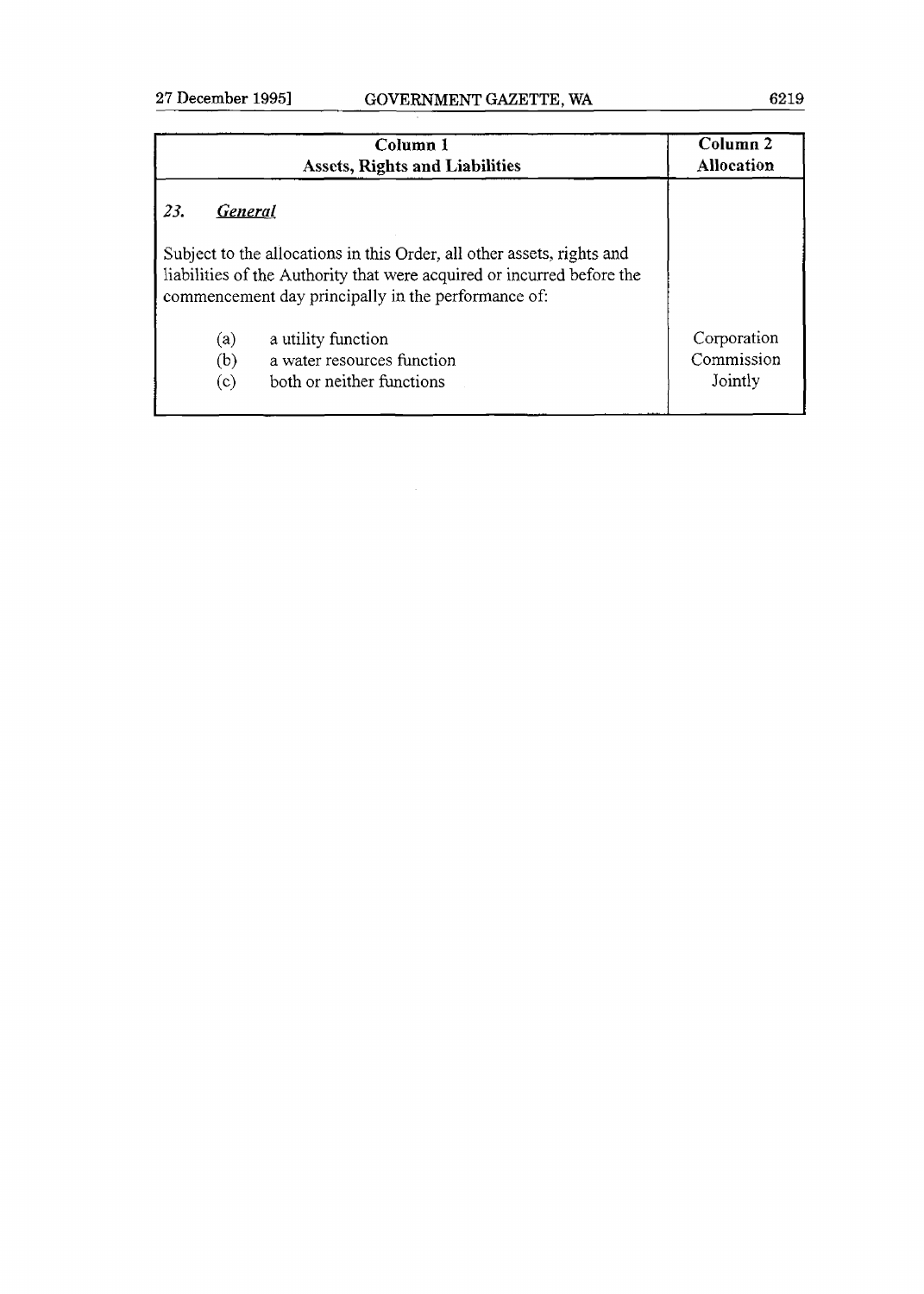### **TABLE B**

### **SUBSTITUTION FOR THE WATER AUTHORITY IN PROCEEDINGS**

| Column 1<br>Proceedings                                          | Column <sub>2</sub><br><b>Allocation</b> |
|------------------------------------------------------------------|------------------------------------------|
|                                                                  |                                          |
| Crown Solicitor's Office Ref. Numbers - 5356/95 & 5410/89        | Corporation                              |
| Crown Solicitor's Office Ref. Number 2906/83                     | Commission                               |
| Crown Solicitor's Office Ref. Number 9698/92                     | Corporation                              |
| Crown Solicitor's Office Ref. Number 9662/91                     | Corporation                              |
| Crown Solicitor's Office Ref. Number 9758/91                     | Commission                               |
| Federal Court Ref. Number WA 69/95                               | Corporation                              |
| Federal Court Ref. Number WA 131/94                              | Corporation &<br>Commission<br>Jointly   |
| WA Industrial Relations Commission Ref. Number C189/95           | Corporation                              |
| Australian Industrial Relations Commission Ref. Number C20028/95 | Corporation                              |
| Australian Industrial Relations Commission Ref. Number C2222/95  | Corporation                              |
| Australian Industrial Relations Commission Ref. Number C60512/95 | Corporation                              |
| Australian Industrial Relations Commission Ref. Number C60590/95 | Corporation                              |
| Supreme Court Ref. Number 1013/88                                | Corporation                              |
| Supreme Court Ref. Number 1331/95                                | Corporation                              |
| Supreme Court Ref. Number 1291/95                                | Corporation                              |
| Supreme Court Ref. Number 1807/95                                | Corporation                              |
| Supreme Court Ref. Number 1345/93                                | Corporation                              |
| Supreme Court Ref. Number 2093/95                                | Corporation                              |
| Supreme Court Ref. Number 1053/93                                | Corporation                              |
| Supreme Court Ref. Number 1884/49                                | Corporation                              |
| District Court No. CIV/996/86                                    | Corporation                              |
| District Court No. CIV/3578/86                                   | Corporation                              |
| District Court No. CIV/28/87                                     | Corporation                              |
| District Court No. CIV/788/87                                    | Corporation                              |
| District Court No. CIV/2788/87                                   | Corporation                              |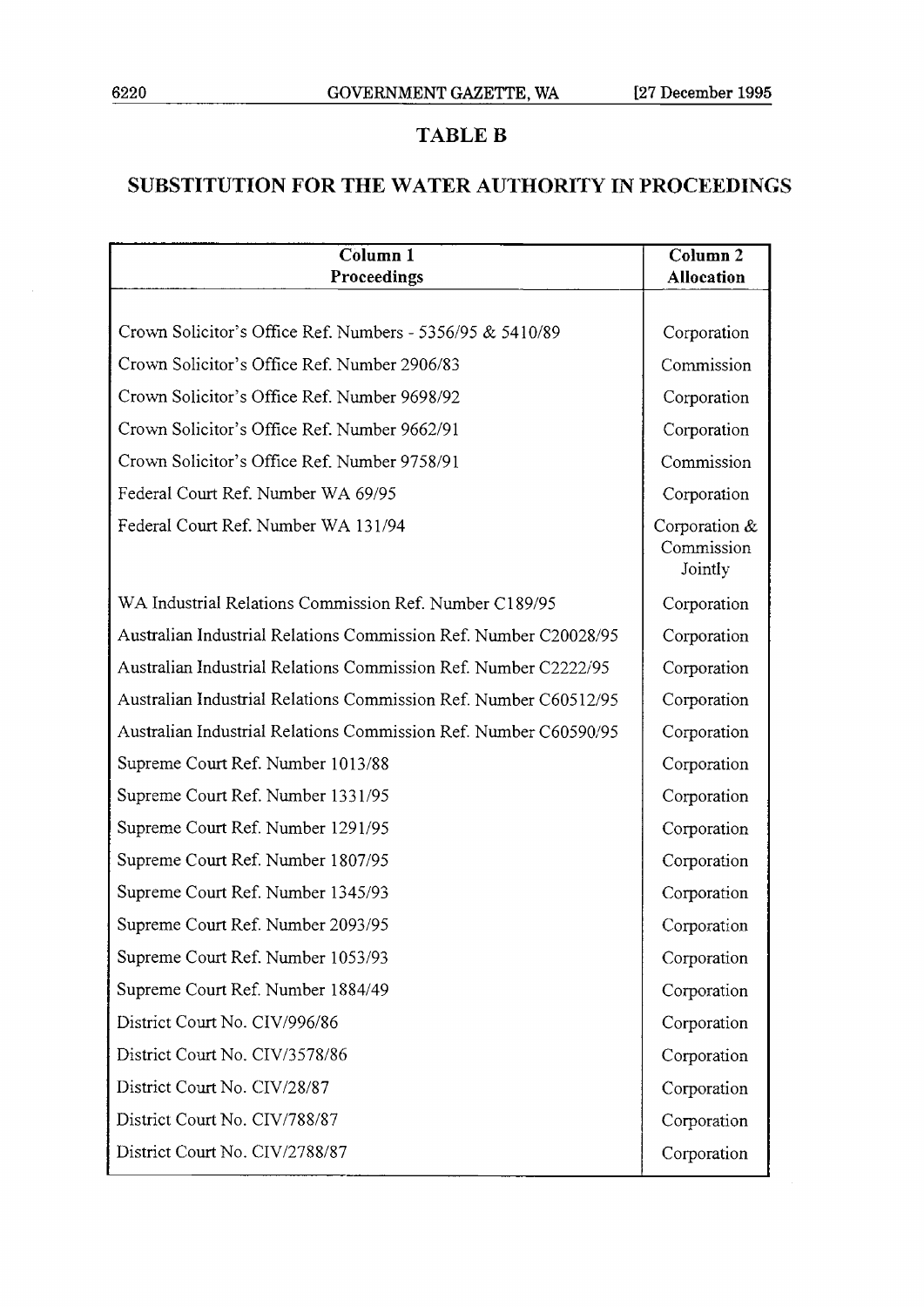| Column <sub>1</sub><br>Proceedings | Column <sub>2</sub><br><b>Allocation</b> |
|------------------------------------|------------------------------------------|
| District Court No. CIV/1812/88     | Corporation                              |
| District Court No. CIV/2566/89     | Corporation                              |
| District Court No. CIV/3459/90     | Corporation                              |
| District Court No. CIV/7032/90     | Corporation                              |
| District Court No. CIV/8015/90     | Corporation                              |
| District Court No. CIV/7061/91     | Corporation                              |
| District Court No. CIV/3171/95     | Corporation                              |
| District Court No. CIV/2911/95     | Corporation                              |
| District Court No. WC93D/317/95    | Corporation                              |
| District Court No. WC93D/303/95    | Corporation                              |
| District Court No. WC93D/216/95    | Corporation                              |
| District Court No. WC93D/205/95    | Corporation                              |
| District Court No. WC93D/86/95     | Corporation                              |
| District Court No. CIV/6051/94     | Corporation                              |
| District Court No. CIV/5816/94     | Corporation                              |
| District Court No. CIV/5626/94     | Corporation                              |
| District Court No. CIV/5377/94     | Corporation                              |
| District Court No. CIV/4986/94     | Corporation                              |
| District Court No. CIV/4602/94     | Corporation                              |
| District Court No. CIV/3880/94     | Corporation                              |
| District Court No. CIV/3756/94     | Corporation                              |
| District Court No. CIV/3659/94     | Corporation                              |
| District Court No. CIV/3465/94     | Corporation                              |
| District Court No. CIV/3162/94     | Corporation                              |
| District Court No. CIV/2515/94     | Corporation                              |
| District Court No. CIV/1731/94     | Corporation                              |
| District Court No. CIV/7420/93     | Corporation                              |
| District Court No. CIV/5301/93     | Corporation                              |
| District Court No. CIV/2751/93     | Corporation                              |